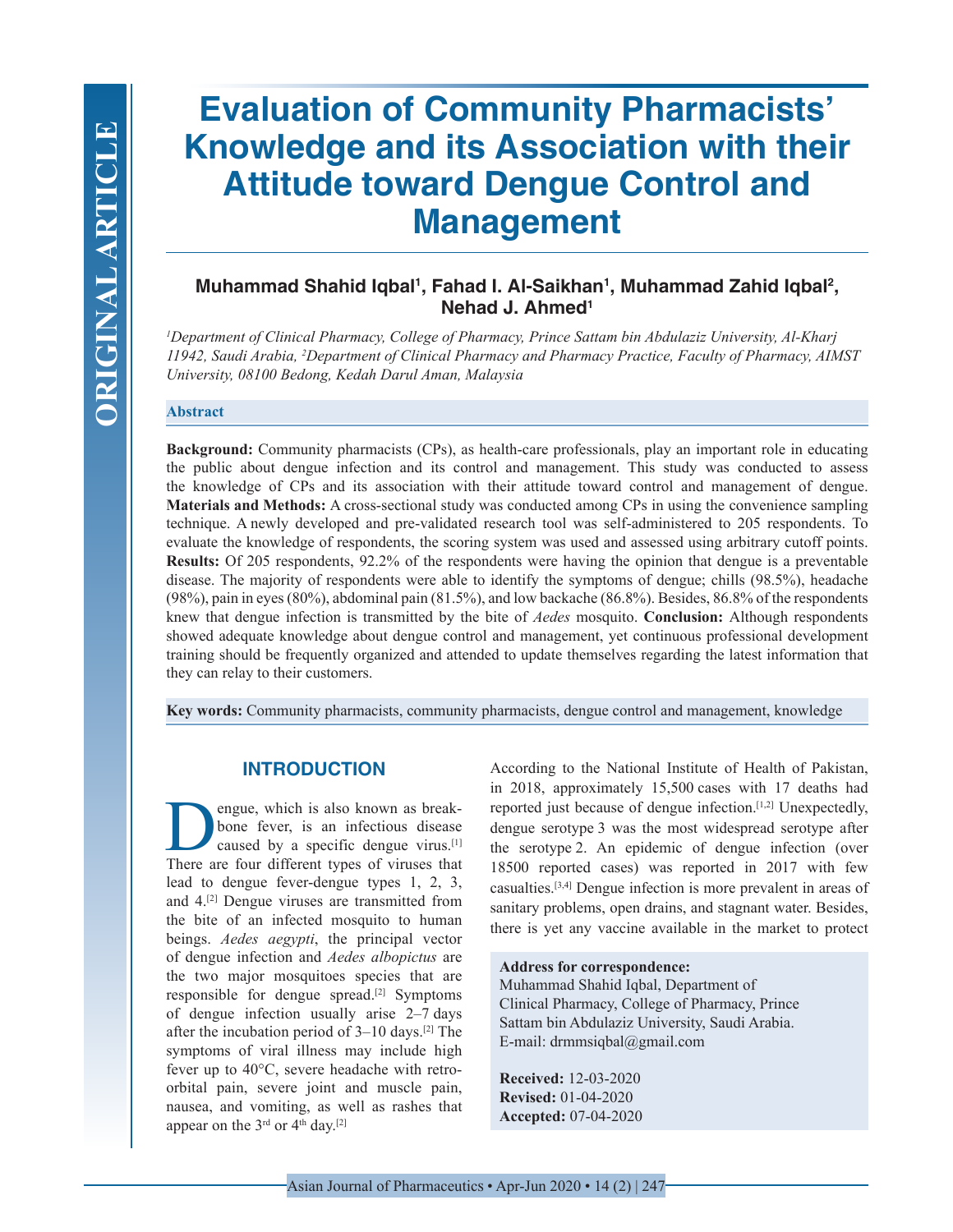people against the dengue infection.[2] Undeniably, healthcare professionals could play their professional role in educating the general public in the control and management of dengue.[5]

Community pharmacies are among the primary source of information for the general public to combat dengue infection. Besides, community pharmacists (CPs) are daily visited by different people, even those who are not motivated to use health services until they feel signs and symptoms of infection.[6] Therefore, CPs should have complete and comprehensive knowledge about dengue control and management so they could better counsel and help their customers/patients in preventing dengue infections.

Several studies are done among health-care providers (HCPs) to assess their knowledge regarding dengue infection and its control and management. One study was carried out to determine variations in knowledge, attitude, and practices (KAP) regarding dengue management among primary care physicians in Singapore.[7] The study revealed that physicians demonstrated adequate knowledge of dengue but moderate attitude.[7] Another study conducted in Southern Taiwan revealed that physicians and nurses were familiar with precise dengue management but lack of knowledge in reporting time and preventive strategies.[8] Besides, a review of the dengue knowledge among junior health workers has also conducted among primary health centers of Belgaum Taluka concluded that the majority of them did not have good knowledge of dengue management.[9] A study conducted by Huang *et al.* also found a significant deficit in knowledge about dengue management among HCPs.[10]

Furthermore, various other studies have assessed knowledge about dengue among communities (general public) of different countries. One study was conducted in Samar Province in the Philippines, where the study population had a higher level of knowledge about dengue management.[11] In another study carried out to evaluate the KAP of the public in an urban slum area of a country revealed that the respondents had good knowledge about dengue infections and its management.<sup>[12]</sup> Similar studies were also reported in the other two countries, i.e., India and Jamaica.[13,14] However, different findings were observed in studies done in India, Malaysia, and Laos, where the respondents had a lack of knowledge regarding dengue infection and management.[15-17]

This study aimed to evaluate the knowledge of CPs about dengue infection and the association between knowledge and their attitude.

## **MATERIALS AND METHODS**

This cross-sectional study was conducted between August 2018 and February 2019, using a convenience sampling technique to obtain a sample of 205 CPs. Those who refused to give informed consent in the form of written consent sheets or verbally were excluded from the study. Besides, only fully registered pharmacists were included in our data collection. The participants were required to complete the selfadministered questionnaires which took about 10–15 min. The questionnaire was developed after an extensive literature review and was validated for its reliability (Cronbach's alpha=0.77). Pre-testing of the questionnaires was conducted among 20 participants and minor changes were done after pretesting. The questionnaire was divided into two parts; the first part covered questions on sociodemographic characteristics, while the second part was related to knowledge and attitude about dengue.

Data were analyzed using the Statistical Package for the Social Sciences (SPSS) version 23.0. Each question was analyzed individually. The scoring system was used to assess knowledge. The correct response was given 2 points and 1 point for incorrect or do not know. The points for each of the questions were summed. Knowledge was assessed as "adequate" or "inadequate" based on arbitrary cutoff points. Respondents who scored more than 75% score were considered adequate, otherwise categorized as inadequate.[18] Descriptive statistics such as frequency and percentage were used for analysis. In addition, the Spearman correlation coefficient was utilized to determine the relationships between dengue knowledge and attitude among CPs. *P* ≤ 0.05 was considered statistically significant.

#### **RESULTS**

A total number of 205 CPs had participated in this study. Among 205 eligible participants interviewed, 62.4% were female, and Urdu-speaking participants accounted for 96.1%. The majority (74.1%) of the participants belonged to the age group of 24–34. Most of the respondents (86.8%) reported that they had not suffered from dengue before. Around 73.2% of the respondents revealed that their families were not infected with dengue before. The sociodemographic details of respondents are shown in Table 1.

Table 2 illustrates that the majority (92.2%) of the respondents believed that dengue is a preventable disease. As to symptoms, almost all respondents agreed that a person with dengue infection can develop chills (98.5%) and headache (98%). Interestingly, a minority of the respondents rejected eye pain (20%), abdominal pain (18.6%), and low backache (13.2%) as plausible signs and symptoms.

With regards to dengue treatment, 82.9% were aware that there is no specific treatment for dengue infection. Moreover, about 85.9% of respondents knew that there no proper vaccine to protect against dengue while the rest (14.1%) either did not answer correctly or did not know. More than 90% of participants felt that people who once infected with dengue still have the risk of getting dengue infection.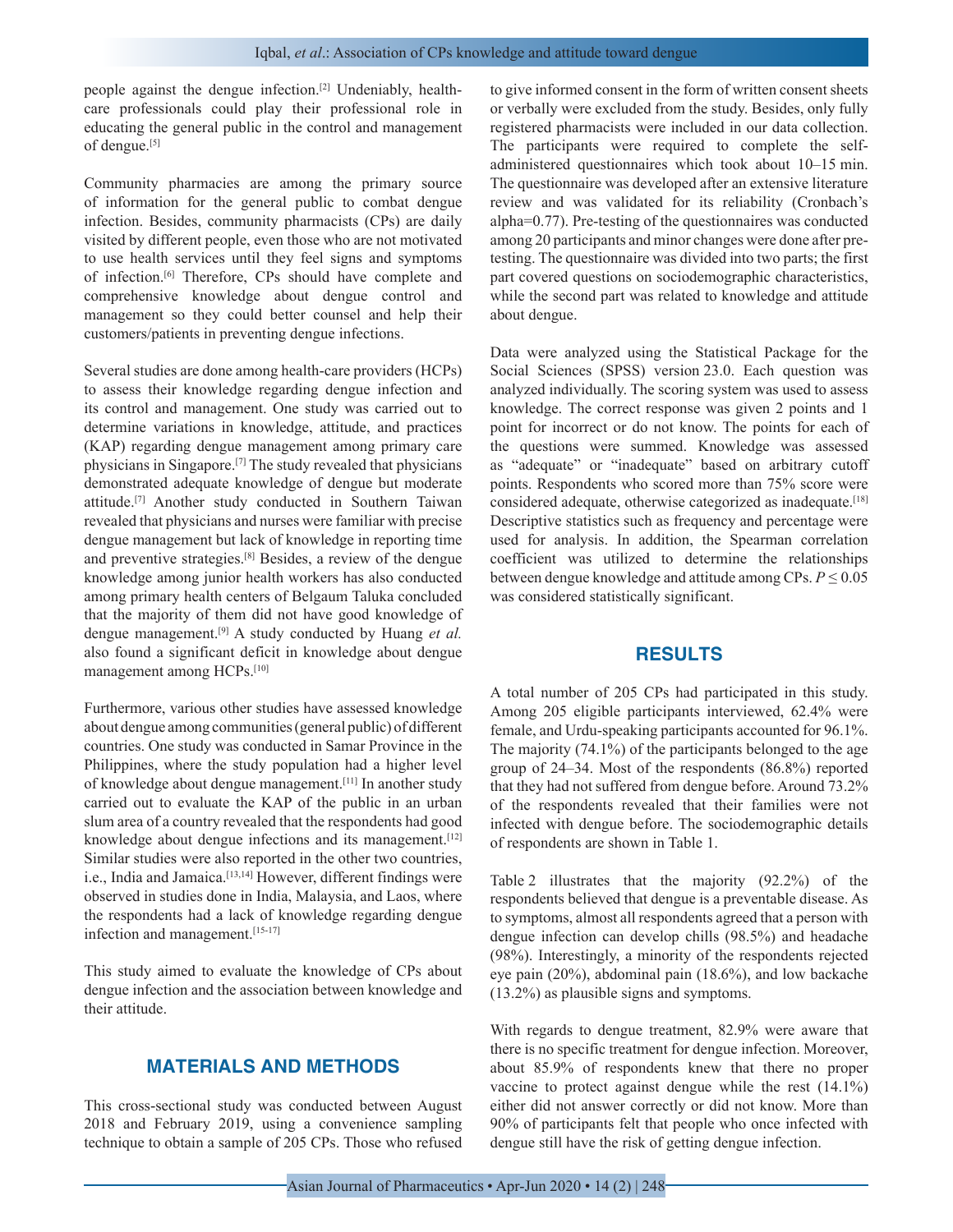| Table 1: Demographic characteristics of the study<br>participants (n=205) |               |            |  |  |
|---------------------------------------------------------------------------|---------------|------------|--|--|
| <b>Characteristics</b>                                                    | Frequency (n) | Percentage |  |  |
| Gender                                                                    |               |            |  |  |
| Male                                                                      | 77            | 37.6       |  |  |
| Female                                                                    | 128           | 62.4       |  |  |
| Age (in years)                                                            |               |            |  |  |
| $24 - 34$                                                                 | 152           | 74.1       |  |  |
| $35 - 44$                                                                 | 36            | 17.6       |  |  |
| >44                                                                       | 17            | 8.3        |  |  |
| Mother tongue                                                             |               |            |  |  |
| Urdu                                                                      | 197           | 96.1       |  |  |
| <b>Others</b>                                                             | 8             | 3.9        |  |  |
| Years of experience                                                       |               |            |  |  |
| < 10                                                                      | 142           | 69.3       |  |  |
| More than 10                                                              | 63            | 30.7       |  |  |
| Previous experience with dengue management                                |               |            |  |  |
| Yes                                                                       | 27            | 13.2       |  |  |
| Nο                                                                        | 178           | 86.8       |  |  |
| Previous family experience with dengue management                         |               |            |  |  |
| Yes                                                                       | 55            | 26.8       |  |  |
| No                                                                        | 150           | 73.2       |  |  |

Table 3 shows that a significant association between the statement "the rainy season is the only epidemic season for dengue infection" and the statement "fogging is the only way to prevent and to kill mosquitoes"  $(P \le 0.0001)$ . In addition, another statement: Respondents were aware that those who once got dengue infection cannot get dengue infection again: And the statement: "Respondents who believed dengue patients should be treated in isolation only" also showed a positive correlation  $(P < 0.032)$ .

Table 4 shows the cumulative scores of the respondents about the questions on dengue knowledge. About 86.3% of the respondents possessed adequate knowledge about dengue management.

## **DISCUSSION**

The result of this study demonstrated that there was adequate knowledge among the CPs. A high percentage of 92.2% of respondents were aware that dengue is a preventable disease. Baig *et al.* had similar findings that all of the respondents knew the fact that dengue can be prevented but difficult to manage.[18,19] No particular drug is given but supportive therapy is often recommended like acetaminophen that can relieve some typical symptoms associated with dengue infection such as pain and high fever. On the other hand, the

| Table 2: Responses to knowledge questions about dengue management |                                                                                                                                  |            |            |             |  |  |
|-------------------------------------------------------------------|----------------------------------------------------------------------------------------------------------------------------------|------------|------------|-------------|--|--|
| S. No.                                                            | <b>Statements</b>                                                                                                                | <b>Yes</b> | <b>No</b>  | Do not know |  |  |
|                                                                   |                                                                                                                                  | $n$ (%)    | $n$ (%)    | $n$ (%)     |  |  |
| 1                                                                 | The principal mosquito vector for dengue infection is Aedes aegypti                                                              | 178 (86.9) | 4(1.9)     | 23 (11.2)   |  |  |
| $\overline{c}$                                                    | Dengue infection is a disease that cannot be prevented.                                                                          | 16(7.8)    | 189 (92.2) |             |  |  |
| 3                                                                 | Signs and symptoms                                                                                                               |            |            |             |  |  |
|                                                                   | Chills                                                                                                                           | 202 (98.5) | 2(1.0)     | 1(0.5)      |  |  |
|                                                                   | Headache                                                                                                                         | 201 (98)   | 3(1.5)     | 1(0.5)      |  |  |
|                                                                   | Pain on moving the eyes                                                                                                          | 164 (80)   | 39 (19)    | 2(1.0)      |  |  |
|                                                                   | Abdominal pain                                                                                                                   | 167 (81.5) | 36 (17.6)  | 2(1.0)      |  |  |
|                                                                   | Low backache                                                                                                                     | 178 (86.8) | 26 (12.7)  | 1(0.5)      |  |  |
| 4                                                                 | The rainy season is the only epidemic season for dengue infection                                                                | 25 (12.2)  | 175 (85.4) | 5(2.4)      |  |  |
| 5                                                                 | Mosquitoes transmitting dengue infection bite only during day time                                                               | 18(8.8)    | 170 (82.9) | 17(8.3)     |  |  |
| 6                                                                 | The mosquito that transmits dengue infection lays its eggs in dirty<br>water.                                                    | 75 (37.1)  | 125(61)    | 4(2.0)      |  |  |
| 7                                                                 | Stagnant water from old tires, trash cans, and flower pots are<br>considered breeding places for the mosquitoes spreading dengue | 204 (99.5) |            | 1(0.5)      |  |  |
| 8                                                                 | Dengue viruses are transmitted to humans through bites of infective<br>female mosquitoes                                         | 178 (86.8) | 7(3.4)     | 20(9.8)     |  |  |
| 9                                                                 | A person who once got dengue infection cannot get dengue infection<br>again                                                      | 8(3.9)     | 187 (91.2) | 10(4.9)     |  |  |
| 10                                                                | There is a vaccine available to protect from dengue infection                                                                    | 7(3.4)     | 176 (85.9) | 22 (10.7)   |  |  |
| 11                                                                | There is no specific treatment of dengue infection                                                                               | 170 (82.9) | 33(16.1)   | 2(1.0)      |  |  |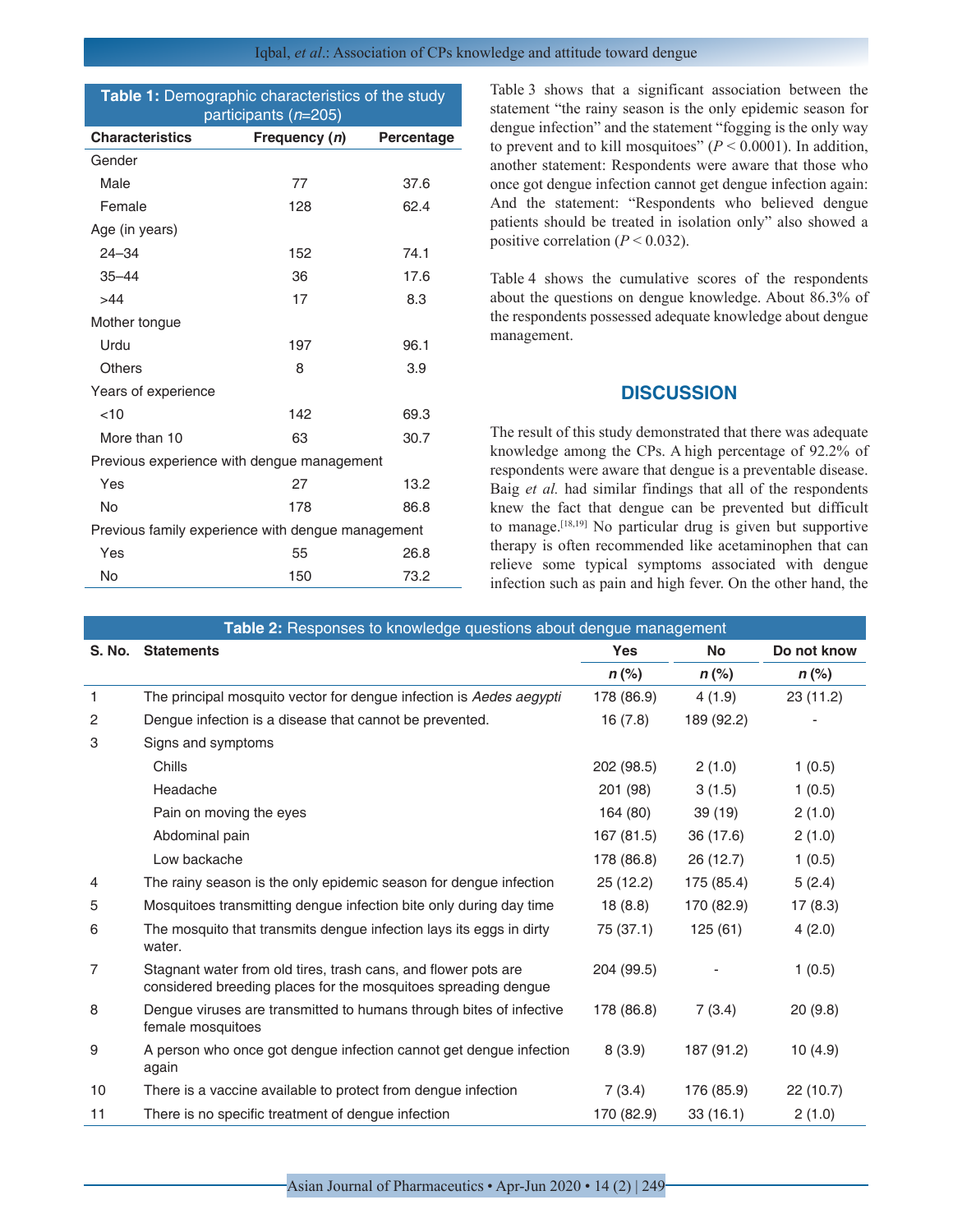| Table 3: Association between knowledge about dengue and attitude toward dengue control |                                                                                                                                                                |                                 |           |  |
|----------------------------------------------------------------------------------------|----------------------------------------------------------------------------------------------------------------------------------------------------------------|---------------------------------|-----------|--|
| <b>S. No.</b>                                                                          | Items                                                                                                                                                          | Correlation coefficient P value |           |  |
|                                                                                        | The rainy season is the only epidemic season for dengue infection versus Fogging<br>is enough to prevent dengue and to kill mosquitoes, no need for other ways | $+0.315$                        | $0.0001*$ |  |
| 2                                                                                      | A person who once got dengue infection cannot get dengue infection again<br>versus Dengue patients should be treated in isolation only                         | $+0.147$                        | $0.032*$  |  |

\**P*<0.05 was considered as significant

| <b>Table 4:</b> Cumulative responses to knowledge about<br>dengue |               |                   |  |  |
|-------------------------------------------------------------------|---------------|-------------------|--|--|
| <b>Knowledge scores</b>                                           | Frequency (n) | <b>Percentage</b> |  |  |
| Inadequate                                                        | 28            | 13.7              |  |  |
| Adequate                                                          | 177           | 86.3              |  |  |

majority of the strong pain relievers (strong analgesics) are often avoided due to their less safety profile among dengue infected patients. Supportive therapy is always considered as the first choice among physicians to manage dengue fever, like electrolyte replacement therapies, avoiding dehydration along with counseling about avoiding places having endemics of dengue outbreaks, use of mosquito repellents, and wearing complete clothes, and using mosquito nets.[20,21]

The current study revealed that CPs had considerable good knowledge about signs and symptoms of the disease which was also observed in similar studies done in Taiwan, India, and Malaysia.[5,10,19] Contrary findings were present in another research in which less percentage of respondents were able to identify typical symptoms of dengue; fever (49.5%), rashes (34%), and muscle pain  $(2.1\%)$ .<sup>[14]</sup> The ability to recognize the sign and symptoms associated with dengue infection was important to avoid the delay of dengue treatment which could lead to further complications.

A total of 178 respondents knew that dengue viruses transmit to humans through the bites of infective mosquitoes and aware *A. aegypti* are the principal mosquito vector. Regarding the knowledge on mosquito biting time, 170 (82.9%) participants correctly reported that *Aedes* mosquitoes did not bite only during day time while others were not aware. Furthermore, 85.4% said that the rainy season is not the only epidemic season for dengue infection. Of 205 participants, 204 participants recognized old tires, trash cans and flower pots as the breeding sites for *Aedes* mosquitoes because they often have standing water in them. However, 75 (37.1%) of the participants incorrectly believed that *Aedes* mosquito lays its eggs on dirty water while a small proportion (2%) were not able to answer.

Overall 86.8% knew dengue fever is transmitted by the bite of *Aedes* mosquito. This finding was supported by another research conducted by Ho *et al.* in Southern Taiwan.[8] Regarding knowledge about breeding sites of mosquitoes, 99.5% knew dengue mosquitoes breed in stagnant water. This finding was consistent with a previous study that observed that 93% indicated that stagnant water is the source of mosquito breeding.[22] However, there was a widespread misconception among 39.1% of respondents that dengue mosquitoes breed in dirty water. About 61% of respondents understood that dengue mosquitoes can breed either in clean or dirty water. This finding was different from the study reported in Itrat *et al*. (2008).[3]

There was a significant association between knowledge about dengue and attitude toward dengue control and management (*P* < 0.001). Both Wan Rozita *et al* and Hairi *et al.* also concluded a significant association between knowledge about dengue and attitude toward dengue control and management.[5,17]

## **CONCLUSION**

It was found that the respondents had adequate knowledge about dengue control and management. The knowledge of dengue and attitude toward dengue control and management was also significantly correlated. Although respondents appeared to have adequate knowledge about dengue infection, there is still a need for CPs to constantly attending training and continuous professional development programs to keep themselves updated by the latest information. Thus, they will be able to relay the right information as well as giving proper counseling to their customers which will then improve dengue control and management in total.

## **LIMITATIONS OF THE STUDY**

There were certain limitations to the present study. There might have been some biases during data collection. This study was conducted in a mid-sized city of Pakistan, and some of the data collection forms were collected back several days later. This was because several respondents were not able to fill up the questionnaires spontaneously. During this period, these respondents might lookup for the right answers. Besides, the results of this study could not be generalized, as the data were collected based on the convenience sampling method.

## **ACKNOWLEDGMENT**

The authors would like to thank the Deanship of Scientific Research at Prince Sattam bin Abdulaziz University, Al-Kharj, Saudi Arabia, for the support in the publication of